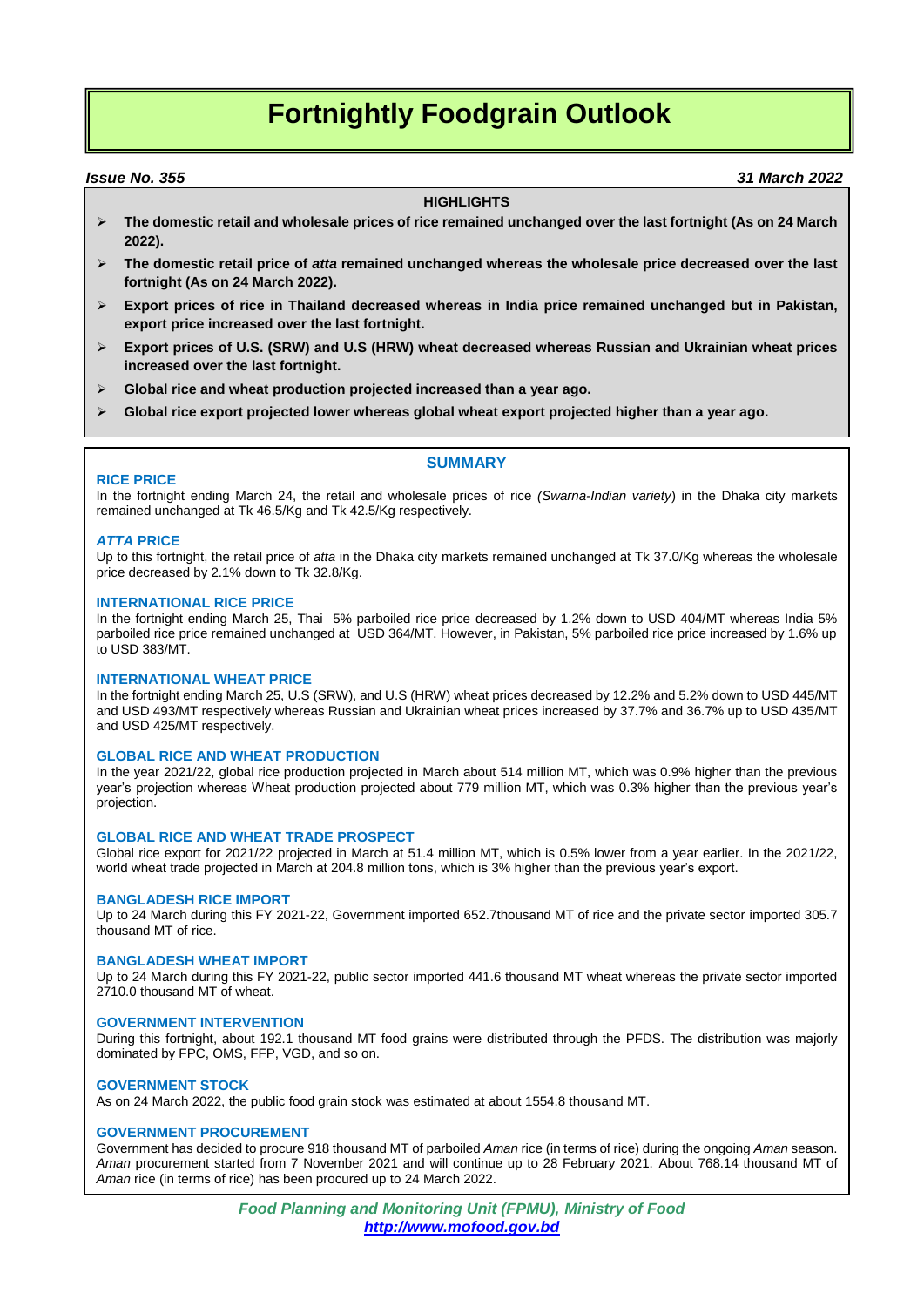## **1. Domestic price: coarse rice and** *atta*

## **Figure 1: Change in prices of Coarse Rice (Dhaka) Figure 2: Change in prices of** *Atta* **(Dhaka)**



## **Table1: Rice and** *Atta* **price changes (Dhaka city)**

|           |             | change in %            |        |                 |     |                |      |  |  |
|-----------|-------------|------------------------|--------|-----------------|-----|----------------|------|--|--|
|           |             | over last<br>fortnight |        | over last month |     | over last year |      |  |  |
|           | <b>RICE</b> |                        |        |                 |     |                |      |  |  |
| retail    | 46.50       |                        | 0.0    |                 | 0.0 |                |      |  |  |
| wholesale | 42.50       |                        | 0.0    | 0.0             |     |                | 2.4  |  |  |
|           | <b>ATTA</b> |                        |        |                 |     |                |      |  |  |
| retail    | 37.00       |                        | 0.0    |                 | 7.2 |                | 27.6 |  |  |
| wholesale | 32.80       |                        | $-2.1$ |                 | 7.5 |                | 25.8 |  |  |

*Source: DAM; Arrows indicate the direction of price change: red if a more than a 5% annual or 1% monthly/fortnightly rise, green if more than a 5% annual or a 1%monthly/fortnightly Decrease; yellow otherwise, the yearly change is calculated fortnight to fortnight.*

#### *ATTA*

Up to this fortnight, the retail price of *atta* in the Dhaka city markets remained unchanged at Tk 37.0/Kg whereas the wholesale price decreased by 2.1% down toTk32.8/Kg. Over the last month, both the retail and wholesale prices of *atta* in the Dhaka city markets increased by 7.2% and 7.5% respectively. The point-to-point retail and wholesale prices were 27.6% and 25.8% higher respectively comparing to the corresponding period of the last year.

## **2. International price**

**Figure 3: Rice wholesale price in Dhaka and Kolkata Figure 4: Wheat wholesale price in Dhaka and and FOB Prices in relevant international markets FOB Prices in relevant international markets** 



*Source: For average weekly FOB prices: USDA, FAO, Jackson Sons& Co. (London) Lid and Agrimarket Weekly. For average wholesale prices: Department of Agriculture Marketing, Govt. of Bangladesh and Department of Consumer Affairs, Government of India*

#### **RICE**

In the fortnight ending March 25, Thai 5% parboiled rice price decreased by 1.2% down to USD 404/MT whereas India 5% parboiled rice price remained unchanged at USD 364/MT. However, in Pakistan, 5% parboiled rice price increased by 1.6% up to USD 383/MT. Over the same period, West Bengal parboiled rice price increased by 0.5% up to USD 328/MT whereas the Dhaka city wholesale price of rice decreased by 0.2% down to USD 493/MT.

### **WHEAT**

In the fortnight ending March 25, U.S (SRW),and U.S (HRW) wheat prices decreased by 12.2% and 5.2% down to USD 445/MT and USD 493/MT respectively whereas Russian and Ukrainian wheat prices increased by 37.7% and 36.7% up to USD 435/MT and USD 425/MT respectively.

Note: DAM has not been updating the price of wheat of the Dhaka city markets since September 2020.



*Source: Department of Agricultural Marketing (DAM), MIS&M (DG Food). Source: Department of Agricultural Marketing (DAM), MIS&M (DG Food).*

#### **RICE**

During this fortnight, the retail and wholesale prices of rice *(Swarna-Indian variety*) in the Dhaka city markets remained unchanged at Tk 46.5/Kg and Tk 42.5/Kg respectively. Over the last month, the retail and wholesale prices of rice in the Dhaka city markets remained unchanged respectively. The point-to-point retail price was 1.1% lower whereas the wholesale price was 2.4% higher respectively than that of the corresponding period of the last year.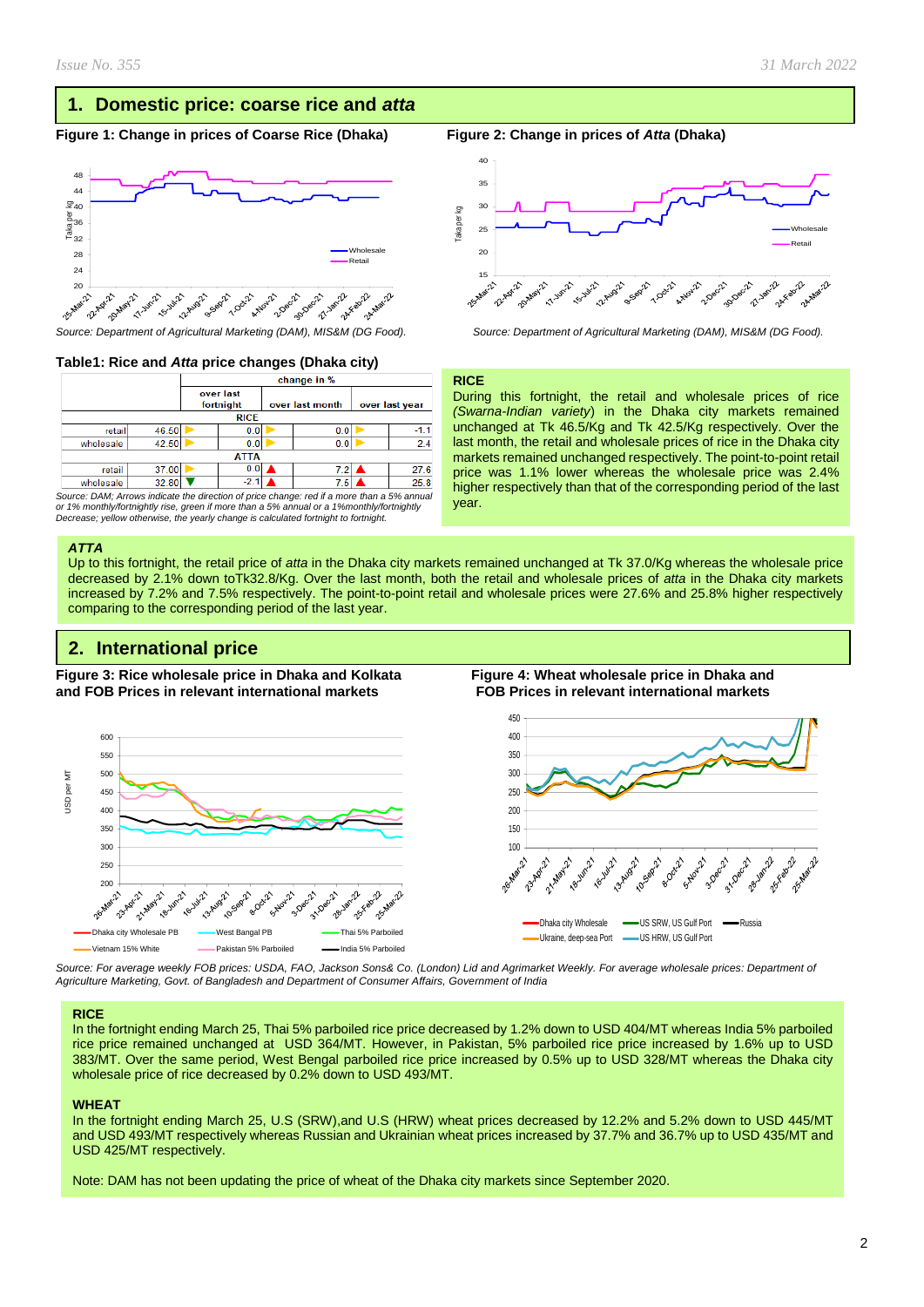## **Table 2: Chicago Board of Trade SRW Futures (USD/MT)**

| change                                              |      |      | MAY (K22) JUL (N22) SEP (U22) | <b>DEC (Z22)</b> | <b>MAR (H23)</b> |  |
|-----------------------------------------------------|------|------|-------------------------------|------------------|------------------|--|
| 18-Mar                                              | 391  | 384  | 370                           | 355              | 346              |  |
| 24-Mar                                              | 405  | 401  | 393                           | 384              | 3721             |  |
| change                                              | 3.6% | 4.6% | 6.4%                          | 7.9%             | 7.5%             |  |
| Table 3: Kansas Board of Trade HRW Futures (USD/MT) |      |      |                               |                  |                  |  |

**change MAY (K22) JUL (N22) SEP (U22) DEC (Z22) MAR (H23)** 18-Mar | 393| 390| 384| 378| 369| 24-Mar I 408I 407I 403I 399I 390I change | 3.8% 4.2% 4.8% 5.5% 5.6%

*Source: U.S. Wheat Associates Weekly Price Report, Conversion rates: 1USD/bu = 36.743 USD/MT*

## **3. Global production and stock**

## **Table 4: Rice world production and stock (million MT)**

| <b>RICE</b>   | 2019/20 | 2020/21 | 2021/22<br>forecast | change 2021/22<br>over 2020/21 |
|---------------|---------|---------|---------------------|--------------------------------|
| Production    | 499     | 510     | 514                 | 0.9%                           |
| Ending stocks | 182     | 188     | 191                 | 1.6%                           |

 *Source:* **USDA (Grain: World Markets and Trade, March 2022)**

## **RICE**

Global rice production in March 2021/22 projected about 514 million MT, which was 0.9% higher than the previous year's projection. Global production predicted higher due to larger crops in India and Thailand more than offset a decrease in Brazil. Ending stocks in March 2021/22 projected about 191 million MT, which was 1.6% higher than the previous year (USDA, March 2022).

## **4. Global trade**

## **Table 6: Main rice annual exporters (million MT milled)**

|                    | 2019/20 | 2020/21 | 2019/20-<br>2020/21<br>change | 2021/22<br>projected | 2020/21-<br>2021/22<br>change |
|--------------------|---------|---------|-------------------------------|----------------------|-------------------------------|
| Thailand           | 5.71    | 6.06    | 6%                            | 6.60                 | 9%                            |
| Vietnam            | 6.17    | 6.27    | 2%                            | 6.50                 | 4%                            |
| <b>USA</b>         | 2.86    | 2.92    | 2%                            | 2.78                 | $-5%$                         |
| Pakistan           | 3.93    | 3.93    | 0%                            | 4.15                 | 6%                            |
| India              | 14.58   | 21.19   | 45%                           | 20.50                | $-3%$                         |
| <b>Others</b>      | 12.03   | 11.26   | $-6%$                         | 10.87                | $-3%$                         |
| <b>World total</b> | 45.27   | 51.63   | 14%                           | 51.40                | $-0.5%$                       |

## **Table 7: Main wheat annual exporters (million MT)**

|                    | 2019/20 | 2020/21 | 2019/20-<br>2020/21<br>change | 2021/22<br>projected | 2020/21-<br>2021/22<br>change |
|--------------------|---------|---------|-------------------------------|----------------------|-------------------------------|
| <b>USA</b>         | 26.39   | 26.70   | 1%                            | 22.00                | $-18%$                        |
| European Union     | 39.79   | 29.74   | $-25%$                        | 37.50                | 26%                           |
| Canada             | 22.99   | 27.72   | 21%                           | 15.50                | $-44%$                        |
| Australia          | 10.12   | 19.72   | 95%                           | 27.00                | 37%                           |
| Ukraine            | 21.02   | 16.85   | $-20%$                        | 20.00                | 19%                           |
| Russia             | 34.49   | 39.10   | 13%                           | 32.00                | $-18%$                        |
| <b>Others</b>      | 39.62   | 38.91   | $-2\%$                        | 50.84                | 31%                           |
| <b>World total</b> | 194.41  | 198.74  | 2%                            | 204.84               | 3%                            |

*Source:* USDA (Grain: World Markets and Trade, March 2022) *rice and wheat; arrows indicate The Direction of export quantities Change: red if more than 10% change from previous year,* yellow more than 5% and green lessthan5% change. For rice, 2019/20 is calendar year 2020,<br>2020/21 is calendar year 2021, 2021/22 is calendar year 2022 and so on. All Wheat futures prices were up this week. CBOT SRW wheat futures price this week gained \$14/MT from last week's prices to end at \$405/MT. Similarly, KCBT hard red winter (HRW) futures also gained \$15/MT from last week's prices to close at \$408/MT (Wheat Associates, March 2022) (Table-2 & 3).

## **WHEAT**

Global wheat production in March 2021/22 projected about 779 million MT, which was 0.3% higher than the previous year's forecast. Global production is up this month primarily on a larger crop projection for Australia. Ending stocks in March 2021/22 projected about 282 million MT, which was 3.0% lower than the previous year (USDA, March 2022).

### **Table 5: Wheat world production and stock (millionMT)**

| Wheat                                                    | 2019/20 | 2020/21 | 2021/22<br>forecast | change 2021/22<br>over 2020/21 |  |  |  |
|----------------------------------------------------------|---------|---------|---------------------|--------------------------------|--|--|--|
| Production                                               | 762     | 776     | 779                 | 0.3%                           |  |  |  |
| <b>Ending stocks</b>                                     | 297     | 290     | 282                 | $-3.0%$                        |  |  |  |
| Source: USDA (Grain: World Markets and Trade March 2022) |         |         |                     |                                |  |  |  |

## **RICE**

- Global rice export for 2021/22 projected in March at 51.40 million MT, which is 0.5% lower than the forecast of a year earlier (USDA, March 2021).
- Global rice trade in the calendar year 2022 is projected up overall from the previous forecast but down from the yearearlier record.
- Global trade is up this month due to a larger exports in India and Thailand as well as a higher imports in Malaysia.

## **WHEAT**

- In the 2021/22, world wheat trade projected in March at about 204.8 million tons, which is 3% higher than the previous year's export (USDA, March 2022).
- As, Russia and Ukraine accounted for 28% of global wheat exports, due to the conflict between the countries, global prices rose. Exports for the Black Sea region are anticipated to be acutely impeded, as Ukraine's ports have remained closed since the last week of February. With substantial disruptions to trade in this region, part of the global demand will be picked up by India and Australia, which have ample tradable supplies and are competitively priced. (USDA, March 2022).

With global exports down this month, major wheat importers will have to ration demand if they are unable to find alternative suppliers or are willing to pay the higher prices. As major importers, Egypt and Turkey have lowered their import revisions. An offsetting part of these revisions is an increase in imports for Belarus and Kazakhstan as they are a part of the Eurasian Economic Union (EAEU) that is excluded from the Russian wheat export quota and can receive imports by rail (USDA, March 2022).